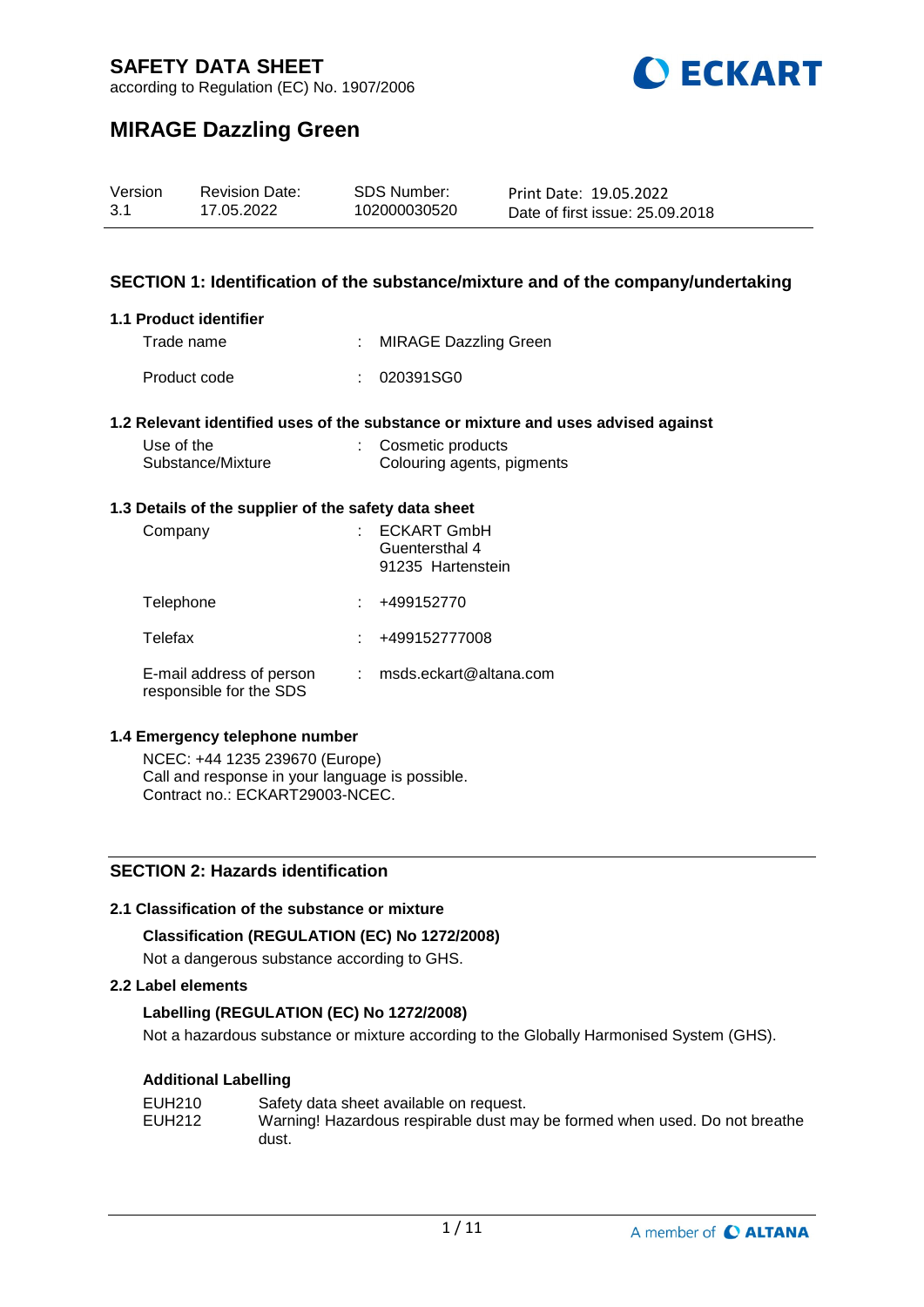

according to Regulation (EC) No. 1907/2006

# **MIRAGE Dazzling Green**

| Version | <b>Revision Date:</b> | SDS Number:  | Print Date: 19.05.2022          |
|---------|-----------------------|--------------|---------------------------------|
| 3.1     | 17.05.2022            | 102000030520 | Date of first issue: 25.09.2018 |

#### **2.3 Other hazards**

This substance/mixture contains no components considered to be either persistent, bioaccumulative and toxic (PBT), or very persistent and very bioaccumulative (vPvB) at levels of 0.1% or higher.

#### **SECTION 3: Composition/information on ingredients**

#### **3.2 Mixtures**

|  | <b>Hazardous components</b> |
|--|-----------------------------|
|--|-----------------------------|

| Remarks | No hazardous ingredients |
|---------|--------------------------|
|---------|--------------------------|

## **SECTION 4: First aid measures**

#### **4.1 Description of first aid measures**

| General advice          |   | Do not leave the victim unattended.                                                                                                                                           |
|-------------------------|---|-------------------------------------------------------------------------------------------------------------------------------------------------------------------------------|
| If inhaled              | ÷ | If unconscious, place in recovery position and seek medical<br>advice.<br>If symptoms persist, call a physician.                                                              |
| In case of skin contact |   | : Wash off with soap and water.                                                                                                                                               |
| In case of eye contact  |   | : Remove contact lenses.<br>If eye irritation persists, consult a specialist.                                                                                                 |
| If swallowed            |   | Keep respiratory tract clear.<br>Do not give milk or alcoholic beverages.<br>Never give anything by mouth to an unconscious person.<br>If symptoms persist, call a physician. |

## **4.2 Most important symptoms and effects, both acute and delayed**

None known.

#### **4.3 Indication of any immediate medical attention and special treatment needed**

This information is not available.

## **SECTION 5: Firefighting measures**

| 5.1 Extinguishing media                                   |                                            |
|-----------------------------------------------------------|--------------------------------------------|
| Suitable extinguishing media :                            | Foam<br>Carbon dioxide (CO2)<br>ABC powder |
| 5.3 Coopial horardo origina from the qubetaneo or mivture |                                            |

#### **5.2 Special hazards arising from the substance or mixture**

#### **5.3 Advice for firefighters**

| Special protective equipment | Wear self-contained breathing apparatus for firefighting if |
|------------------------------|-------------------------------------------------------------|
| for firefighters             | necessary.                                                  |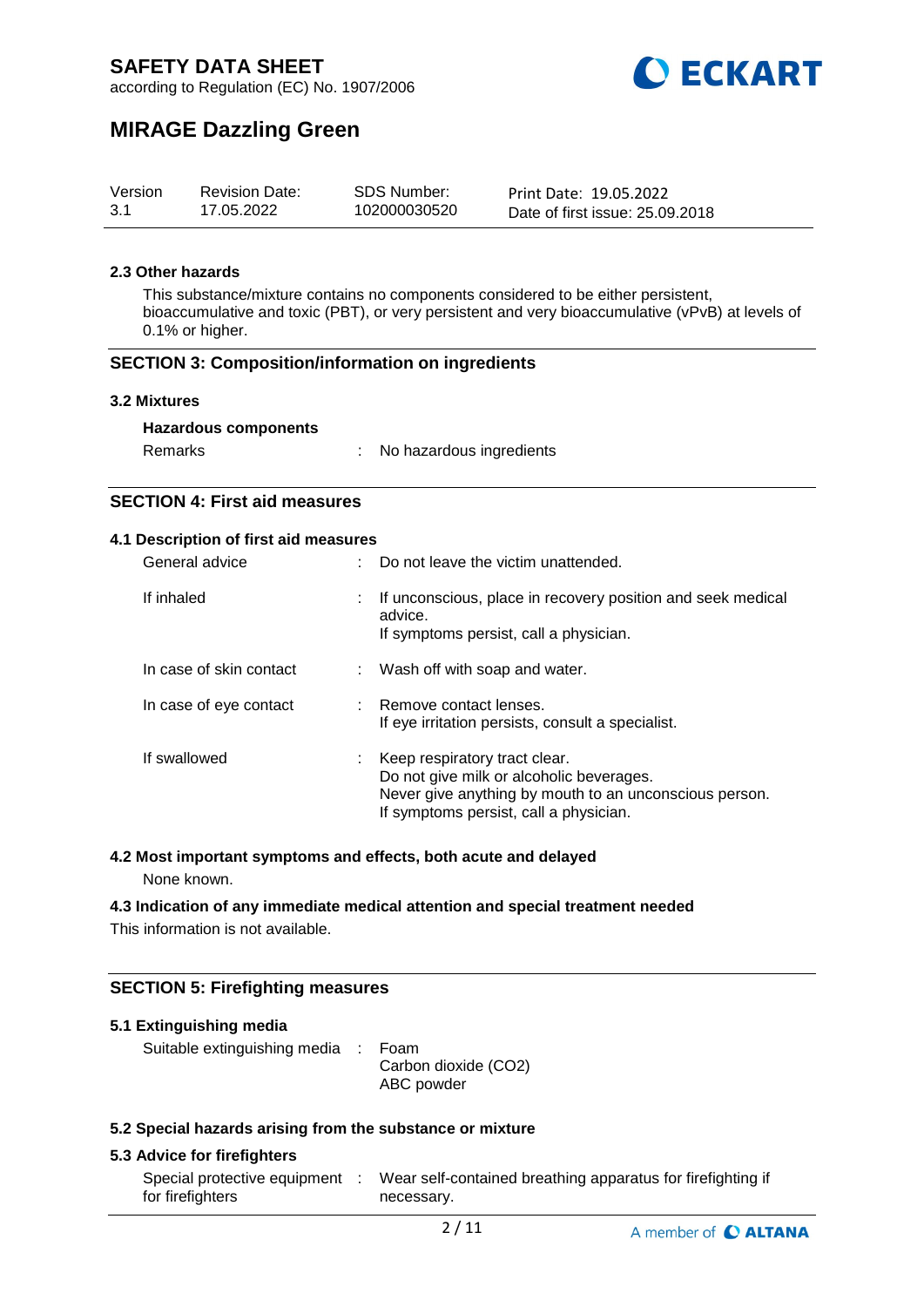

according to Regulation (EC) No. 1907/2006

# **MIRAGE Dazzling Green**

| Version<br>3.1 | <b>Revision Date:</b><br>17.05.2022                      | <b>SDS Number:</b><br>102000030520 | Print Date: 19.05.2022<br>Date of first issue: 25.09.2018                                                                                            |
|----------------|----------------------------------------------------------|------------------------------------|------------------------------------------------------------------------------------------------------------------------------------------------------|
|                | Further information                                      |                                    | Standard procedure for chemical fires.<br>Use extinguishing measures that are appropriate to local<br>circumstances and the surrounding environment. |
|                | <b>SECTION 6: Accidental release measures</b>            |                                    |                                                                                                                                                      |
|                |                                                          |                                    | 6.1 Personal precautions, protective equipment and emergency procedures                                                                              |
|                | Personal precautions                                     | Avoid dust formation.              |                                                                                                                                                      |
|                | <b>6.2 Environmental precautions</b>                     |                                    |                                                                                                                                                      |
|                | Environmental precautions                                |                                    | No special environmental precautions required.                                                                                                       |
|                | 6.3 Methods and material for containment and cleaning up |                                    |                                                                                                                                                      |
|                | Methods for cleaning up                                  | Sweep up and shovel.               | Pick up and arrange disposal without creating dust.<br>Keep in suitable, closed containers for disposal.                                             |
|                | 6.4 Reference to other sections                          |                                    |                                                                                                                                                      |
|                | <b>SECTION 7: Handling and storage</b>                   |                                    |                                                                                                                                                      |

| 7.1 Precautions for safe handling<br>Advice on safe handling                                                         |   | : For personal protection see section 8.<br>Smoking, eating and drinking should be prohibited in the<br>application area. |
|----------------------------------------------------------------------------------------------------------------------|---|---------------------------------------------------------------------------------------------------------------------------|
| Advice on protection against<br>fire and explosion                                                                   | ÷ | Provide appropriate exhaust ventilation at places where dust<br>is formed.                                                |
| Hygiene measures                                                                                                     |   | : General industrial hygiene practice.                                                                                    |
|                                                                                                                      |   |                                                                                                                           |
| 7.2 Conditions for safe storage, including any incompatibilities<br>Requirements for storage<br>areas and containers |   | : Electrical installations / working materials must comply with<br>the technological safety standards.                    |
| Advice on common storage                                                                                             |   | : No materials to be especially mentioned.                                                                                |

3 / 11

## **7.3 Specific end use(s)**

This information is not available.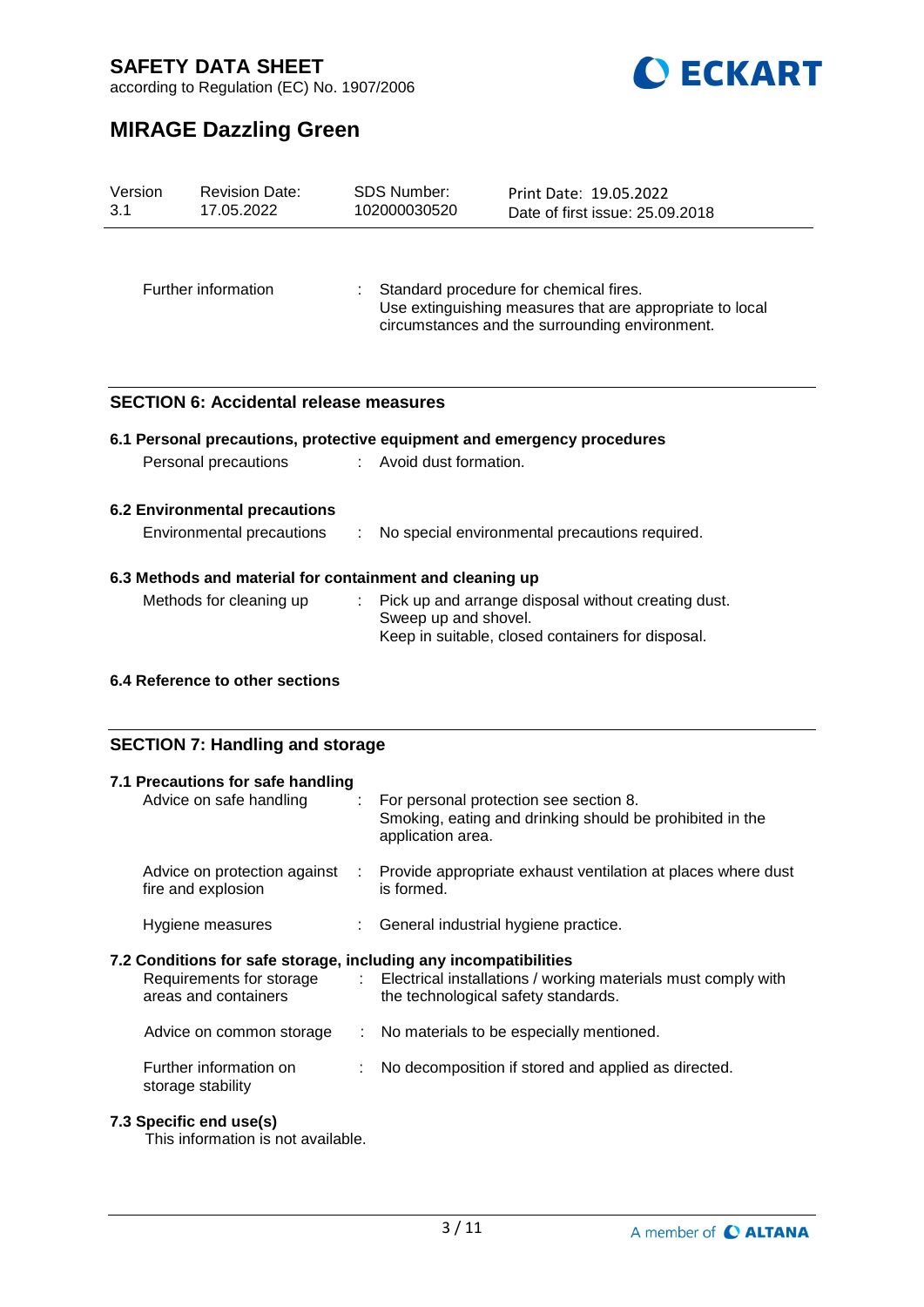

according to Regulation (EC) No. 1907/2006

# **MIRAGE Dazzling Green**

| Version | <b>Revision Date:</b> | <b>SDS Number:</b> | Print Date: 19.05.2022          |
|---------|-----------------------|--------------------|---------------------------------|
| 3.1     | 17.05.2022            | 102000030520       | Date of first issue: 25.09.2018 |

## **SECTION 8: Exposure controls/personal protection**

### **8.1 Control parameters**

#### **Occupational Exposure Limits**

| Components          | CAS-No.                                                                                                                                                                                                                                                                                                                                                                                                                                                                                                                                                                                                                                                                                                                                                                                                                                                                                                                                                                                                                                                                                                                                                                                                                                                                                                                                                                                                                  | Value type (Form<br>of exposure)                   | Control parameters                                                                                                                                                                                                                                                                                                                                                                                                                                                                                                                          | <b>Basis</b> |  |
|---------------------|--------------------------------------------------------------------------------------------------------------------------------------------------------------------------------------------------------------------------------------------------------------------------------------------------------------------------------------------------------------------------------------------------------------------------------------------------------------------------------------------------------------------------------------------------------------------------------------------------------------------------------------------------------------------------------------------------------------------------------------------------------------------------------------------------------------------------------------------------------------------------------------------------------------------------------------------------------------------------------------------------------------------------------------------------------------------------------------------------------------------------------------------------------------------------------------------------------------------------------------------------------------------------------------------------------------------------------------------------------------------------------------------------------------------------|----------------------------------------------------|---------------------------------------------------------------------------------------------------------------------------------------------------------------------------------------------------------------------------------------------------------------------------------------------------------------------------------------------------------------------------------------------------------------------------------------------------------------------------------------------------------------------------------------------|--------------|--|
| titanium dioxide    | 13463-67-                                                                                                                                                                                                                                                                                                                                                                                                                                                                                                                                                                                                                                                                                                                                                                                                                                                                                                                                                                                                                                                                                                                                                                                                                                                                                                                                                                                                                | <b>TWA</b> (inhalable                              | 10 mg/m3                                                                                                                                                                                                                                                                                                                                                                                                                                                                                                                                    | GB EH40      |  |
|                     | 7                                                                                                                                                                                                                                                                                                                                                                                                                                                                                                                                                                                                                                                                                                                                                                                                                                                                                                                                                                                                                                                                                                                                                                                                                                                                                                                                                                                                                        | dust)                                              |                                                                                                                                                                                                                                                                                                                                                                                                                                                                                                                                             |              |  |
| Further information | For the purposes of these limits, respirable dust and inhalable dust are<br>those fractions of airborne dust which will be collected when sampling is<br>undertaken in accordance with the methods described in MDHS14/4<br>General methods for sampling and gravimetric analysis or respirable,<br>thoracic and inhalable aerosols., The COSHH definition of a substance                                                                                                                                                                                                                                                                                                                                                                                                                                                                                                                                                                                                                                                                                                                                                                                                                                                                                                                                                                                                                                                |                                                    |                                                                                                                                                                                                                                                                                                                                                                                                                                                                                                                                             |              |  |
|                     | hazardous to health includes dust of any kind when present at a<br>concentration in air equal to or greater than 10 mg.m-3 8-hour TWA of<br>inhalable dust or 4 mg.m-3 8-hour TWA of respirable dust. This means that<br>any dust will be subject to COSHH if people are exposed to dust above<br>these levels. Some dusts have been assigned specific WELs and exposure<br>to these must comply with the appropriate limits., Most industrial dusts<br>contain particles of a wide range of sizes. The behaviour, deposition and<br>fate of any particular particle after entry into the human respiratory system,<br>and the body response that it elicits, depend on the nature and size of the<br>particle. HSE distinguishes two size fractions for limit-setting purposes<br>termed 'inhalable' and 'respirable'., Inhalable dust approximates to the<br>fraction of airborne material that enters the nose and mouth during breathing<br>and is therefore available for deposition in the respiratory tract. Respirable<br>dust approximates to the fraction that penetrates to the gas exchange region<br>of the lung. Fuller definitions and explanatory material are given in<br>MDHS14/4., Where dusts contain components that have their own assigned<br>WEL, all the relevant limits should be complied with., Where no specific<br>short-term exposure limit is listed, a figure three times the long-term |                                                    |                                                                                                                                                                                                                                                                                                                                                                                                                                                                                                                                             |              |  |
|                     |                                                                                                                                                                                                                                                                                                                                                                                                                                                                                                                                                                                                                                                                                                                                                                                                                                                                                                                                                                                                                                                                                                                                                                                                                                                                                                                                                                                                                          | TWA (Inhalable)                                    | $10$ mg/m $3$                                                                                                                                                                                                                                                                                                                                                                                                                                                                                                                               | GB EH40      |  |
| Further information |                                                                                                                                                                                                                                                                                                                                                                                                                                                                                                                                                                                                                                                                                                                                                                                                                                                                                                                                                                                                                                                                                                                                                                                                                                                                                                                                                                                                                          | times the long-term exposure limit should be used. | The COSHH definition of a substance hazardous to health includes dust of<br>any kind when present at a concentration in air equal to or greater than 10<br>mg.m-3 8-hour TWA of inhalable dust or 4 mg.m-3 8-hour TWA of respirable<br>dust. This means that any dust will be subject to COSHH if people are<br>exposed to dust above these levels. Some dusts have been assigned<br>specific WELs and exposure to these must comply with the appropriate<br>limits., Where no specific short-term exposure limit is listed, a figure three |              |  |
|                     |                                                                                                                                                                                                                                                                                                                                                                                                                                                                                                                                                                                                                                                                                                                                                                                                                                                                                                                                                                                                                                                                                                                                                                                                                                                                                                                                                                                                                          | TWA (Respirable<br>dust)                           | $4 \text{ mg/m}$                                                                                                                                                                                                                                                                                                                                                                                                                                                                                                                            | GB EH40      |  |
| Further information | For the purposes of these limits, respirable dust and inhalable dust are<br>those fractions of airborne dust which will be collected when sampling is<br>undertaken in accordance with the methods described in MDHS14/4<br>General methods for sampling and gravimetric analysis or respirable,<br>thoracic and inhalable aerosols., The COSHH definition of a substance<br>hazardous to health includes dust of any kind when present at a<br>concentration in air equal to or greater than 10 mg.m-3 8-hour TWA of                                                                                                                                                                                                                                                                                                                                                                                                                                                                                                                                                                                                                                                                                                                                                                                                                                                                                                    |                                                    |                                                                                                                                                                                                                                                                                                                                                                                                                                                                                                                                             |              |  |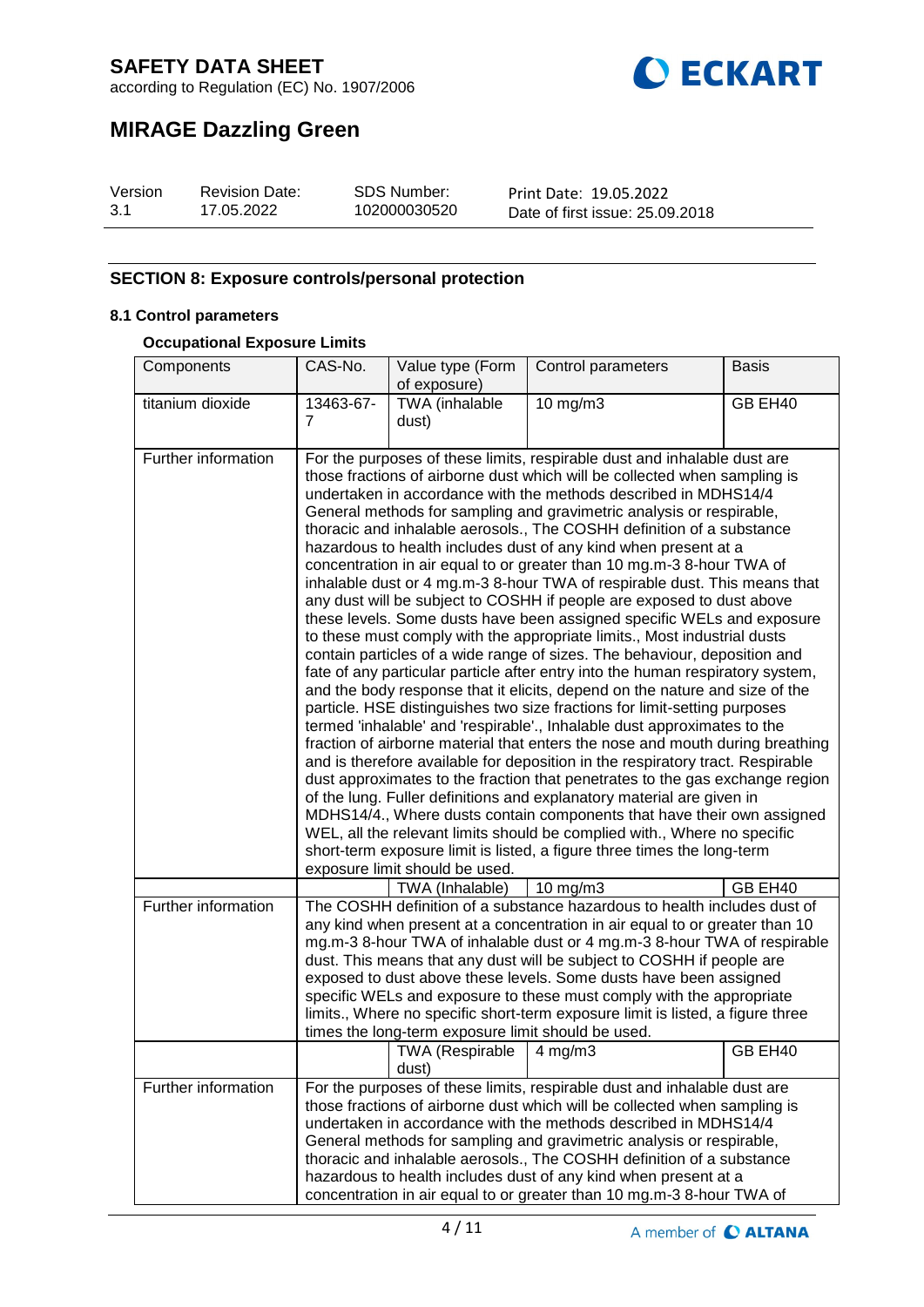according to Regulation (EC) No. 1907/2006



# **MIRAGE Dazzling Green**

| Version<br>3.1 | <b>Revision Date:</b><br>17.05.2022 | <b>SDS Number:</b><br>102000030520                 |              | Print Date: 19.05.2022<br>Date of first issue: 25.09.2018                                                                                                                                                                                                                                                                                                                                                                                                                                                                                                                                                                                                                                                                                                                                                                                                                                                                                                                                                                                                                                                                                                                                                                                                                    |         |
|----------------|-------------------------------------|----------------------------------------------------|--------------|------------------------------------------------------------------------------------------------------------------------------------------------------------------------------------------------------------------------------------------------------------------------------------------------------------------------------------------------------------------------------------------------------------------------------------------------------------------------------------------------------------------------------------------------------------------------------------------------------------------------------------------------------------------------------------------------------------------------------------------------------------------------------------------------------------------------------------------------------------------------------------------------------------------------------------------------------------------------------------------------------------------------------------------------------------------------------------------------------------------------------------------------------------------------------------------------------------------------------------------------------------------------------|---------|
|                |                                     | exposure limit should be used.                     |              | inhalable dust or 4 mg.m-3 8-hour TWA of respirable dust. This means that<br>any dust will be subject to COSHH if people are exposed to dust above<br>these levels. Some dusts have been assigned specific WELs and exposure<br>to these must comply with the appropriate limits., Most industrial dusts<br>contain particles of a wide range of sizes. The behaviour, deposition and<br>fate of any particular particle after entry into the human respiratory system,<br>and the body response that it elicits, depend on the nature and size of the<br>particle. HSE distinguishes two size fractions for limit-setting purposes<br>termed 'inhalable' and 'respirable'., Inhalable dust approximates to the<br>fraction of airborne material that enters the nose and mouth during breathing<br>and is therefore available for deposition in the respiratory tract. Respirable<br>dust approximates to the fraction that penetrates to the gas exchange region<br>of the lung. Fuller definitions and explanatory material are given in<br>MDHS14/4., Where dusts contain components that have their own assigned<br>WEL, all the relevant limits should be complied with., Where no specific<br>short-term exposure limit is listed, a figure three times the long-term |         |
|                |                                     | <b>TWA (Respirable</b><br>fraction)                | $4$ mg/m $3$ |                                                                                                                                                                                                                                                                                                                                                                                                                                                                                                                                                                                                                                                                                                                                                                                                                                                                                                                                                                                                                                                                                                                                                                                                                                                                              | GB EH40 |
|                | Further information                 | times the long-term exposure limit should be used. |              | The COSHH definition of a substance hazardous to health includes dust of<br>any kind when present at a concentration in air equal to or greater than 10<br>mg.m-3 8-hour TWA of inhalable dust or 4 mg.m-3 8-hour TWA of respirable<br>dust. This means that any dust will be subject to COSHH if people are<br>exposed to dust above these levels. Some dusts have been assigned<br>specific WELs and exposure to these must comply with the appropriate<br>limits., Where no specific short-term exposure limit is listed, a figure three                                                                                                                                                                                                                                                                                                                                                                                                                                                                                                                                                                                                                                                                                                                                  |         |

#### **8.2 Exposure controls**

| Personal protective equipment |  |                                                                    |  |  |  |
|-------------------------------|--|--------------------------------------------------------------------|--|--|--|
| Eye protection                |  | Safety glasses                                                     |  |  |  |
| Skin and body protection      |  | Protective suit                                                    |  |  |  |
| Respiratory protection        |  | No personal respiratory protective equipment normally<br>required. |  |  |  |

# **SECTION 9: Physical and chemical properties**

#### **9.1 Information on basic physical and chemical properties**

| Appearance      | : solid                                       |
|-----------------|-----------------------------------------------|
| Colour          | : green                                       |
| Odour           | : odourless                                   |
| Odour Threshold | : No data available                           |
| pH              | : substance/mixture is non-soluble (in water) |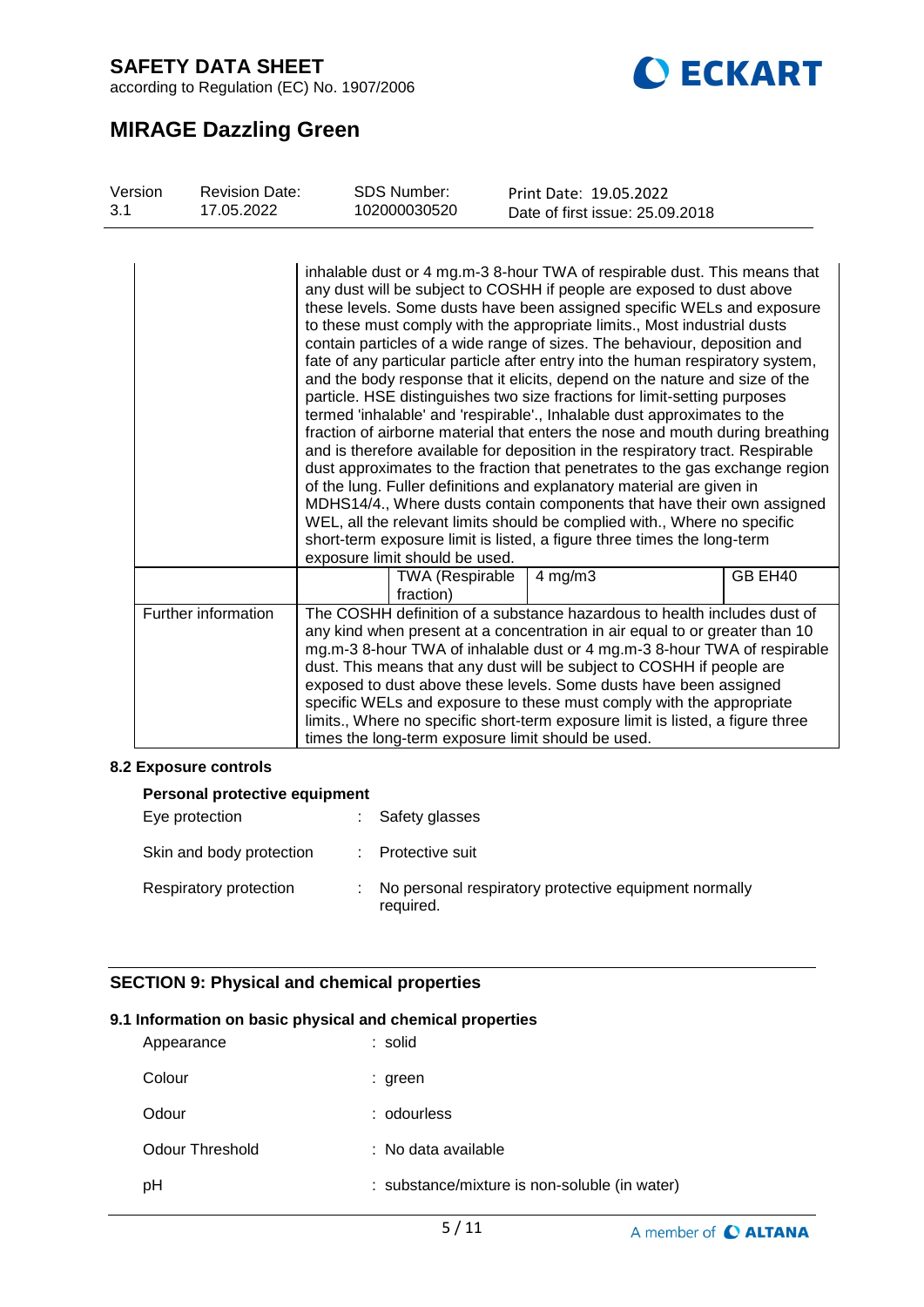according to Regulation (EC) No. 1907/2006



# **MIRAGE Dazzling Green**

| 3.1 | Version             | <b>Revision Date:</b><br>17.05.2022                 | <b>SDS Number:</b><br>102000030520 | Print Date: 19.05.2022<br>Date of first issue: 25.09.2018 |
|-----|---------------------|-----------------------------------------------------|------------------------------------|-----------------------------------------------------------|
|     |                     |                                                     |                                    |                                                           |
|     | Freezing point      |                                                     | : No data available                |                                                           |
|     |                     | Boiling point/boiling range                         | : 2,501 °C                         |                                                           |
|     | Flash point         |                                                     | : No data available                |                                                           |
|     |                     | Evaporation rate                                    | : No data available                |                                                           |
|     |                     | Flammability (solid, gas)                           | : Will not burn                    |                                                           |
|     | Self-ignition       |                                                     | : No data available                |                                                           |
|     |                     | Auto-ignition temperature                           | : No data available                |                                                           |
|     |                     | Smoldering temperature                              | : No data available                |                                                           |
|     |                     | Decomposition temperature                           | : No data available                |                                                           |
|     |                     | <b>Explosive properties</b>                         | : No data available                |                                                           |
|     |                     | Oxidizing properties                                | : No data available                |                                                           |
|     |                     | Upper explosion limit / Upper<br>flammability limit | : No data available                |                                                           |
|     |                     | Lower explosion limit / Lower<br>flammability limit | : No data available                |                                                           |
|     |                     | Vapour pressure                                     | : No data available                |                                                           |
|     |                     | Relative vapour density                             | : No data available                |                                                           |
|     |                     | Relative density                                    | : No data available                |                                                           |
|     | Density             |                                                     | : No data available                |                                                           |
|     | <b>Bulk density</b> |                                                     | : No data available                |                                                           |
|     |                     | Water solubility                                    | : No data available                |                                                           |
|     |                     | Solubility in other solvents                        | : No data available                |                                                           |
|     | octanol/water       | Partition coefficient: n-                           | : No data available                |                                                           |
|     |                     | Decomposition temperature                           | : No data available                |                                                           |
|     |                     | Viscosity, dynamic                                  | : No data available                |                                                           |
|     |                     | Viscosity, kinematic                                | : No data available                |                                                           |
|     | Flow time           |                                                     | : No data available                |                                                           |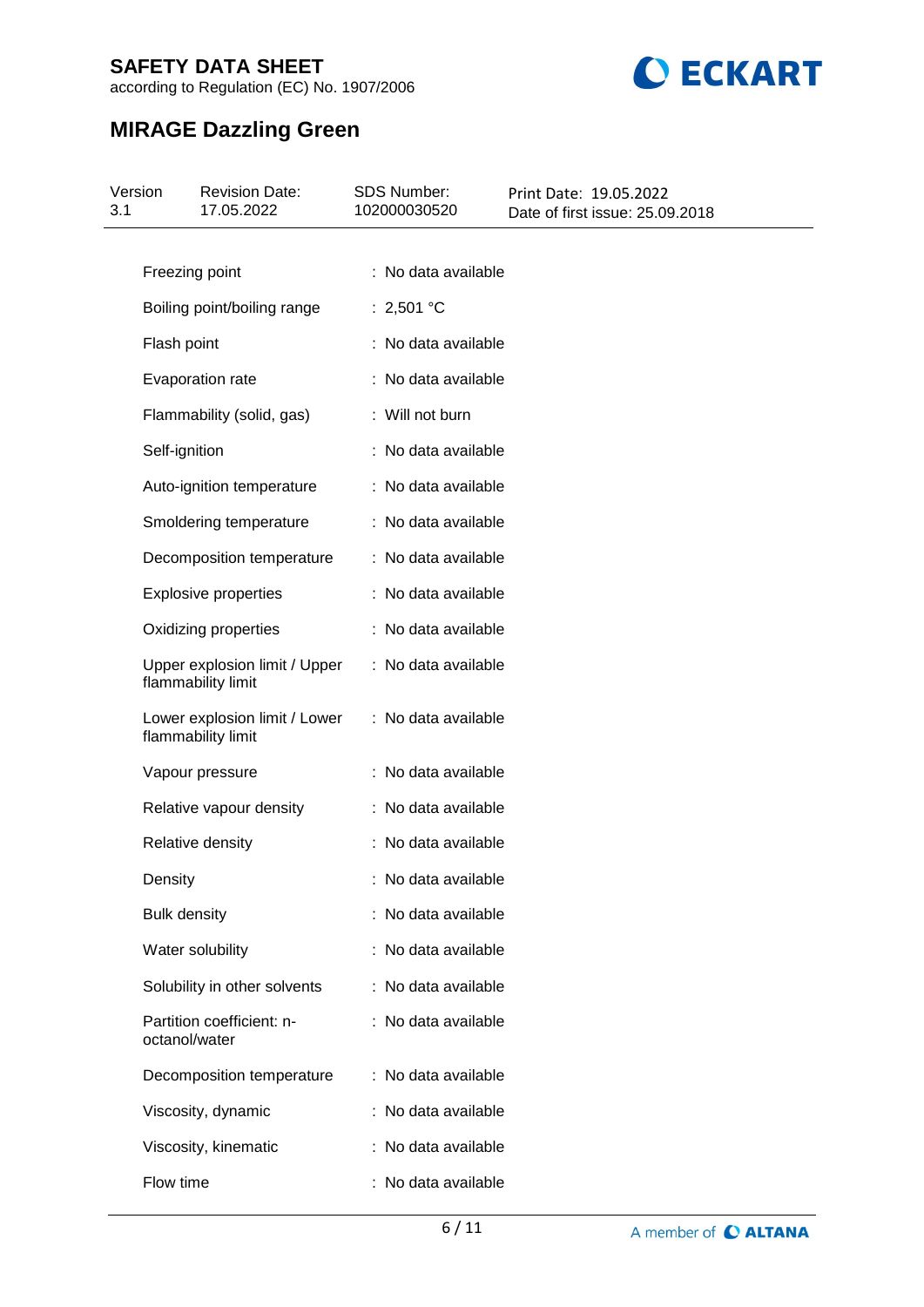

according to Regulation (EC) No. 1907/2006

# **MIRAGE Dazzling Green**

| Version | <b>Revision Date:</b> | SDS Number:  | Print Date: 19.05.2022          |
|---------|-----------------------|--------------|---------------------------------|
| 3.1     | 17.05.2022            | 102000030520 | Date of first issue: 25.09.2018 |

### **9.2 Other information**

No data available

### **SECTION 10: Stability and reactivity**

#### **10.1 Reactivity**

No decomposition if stored and applied as directed.

#### **10.2 Chemical stability**

No decomposition if stored and applied as directed.

#### **10.3 Possibility of hazardous reactions**

| Hazardous reactions | Stable under recommended storage conditions. |  |
|---------------------|----------------------------------------------|--|
|                     | No hazards to be specially mentioned.        |  |

# **10.4 Conditions to avoid**

Conditions to avoid : No data available

#### **10.5 Incompatible materials**

## **10.6 Hazardous decomposition products**

Contact with water or humid air : This information is not available.

Thermal decomposition : This information is not available.

## **SECTION 11: Toxicological information**

#### **11.1 Information on toxicological effects**

#### **Acute toxicity**

Not classified based on available information.

#### **Skin corrosion/irritation**

Not classified based on available information.

#### **Serious eye damage/eye irritation**

Not classified based on available information.

### **Respiratory or skin sensitisation**

#### **Skin sensitisation**

Not classified based on available information.

#### **Respiratory sensitisation**

Not classified based on available information.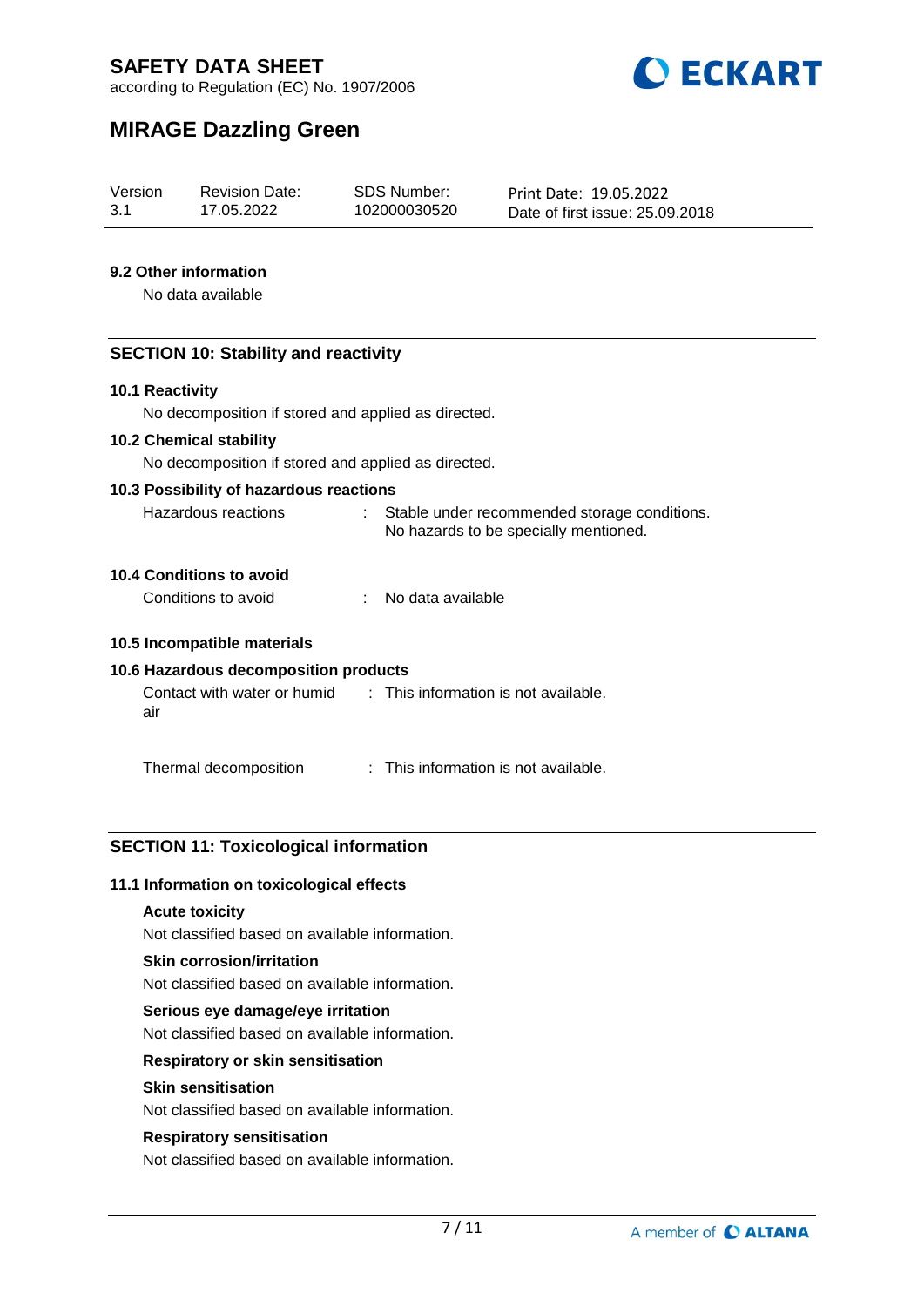

according to Regulation (EC) No. 1907/2006

# **MIRAGE Dazzling Green**

| Version | <b>Revision Date:</b> | SDS Number:  | Print Date: 19.05.2022          |
|---------|-----------------------|--------------|---------------------------------|
| 3.1     | 17.05.2022            | 102000030520 | Date of first issue: 25,09,2018 |

### **Germ cell mutagenicity**

Not classified based on available information.

#### **Carcinogenicity** Not classified based on available information.

**Reproductive toxicity** Not classified based on available information.

#### **STOT - single exposure** Not classified based on available information.

## **STOT - repeated exposure**

Not classified based on available information.

#### **Aspiration toxicity**

Not classified based on available information.

## **Further information**

# **Product:**

Remarks: No data available

## **SECTION 12: Ecological information**

#### **12.1 Toxicity**

No data available

# **12.2 Persistence and degradability**

No data available

#### **12.3 Bioaccumulative potential**

No data available

#### **12.4 Mobility in soil**

No data available

#### **12.5 Results of PBT and vPvB assessment**

## **Product:**

Assessment : This substance/mixture contains no components considered to be either persistent, bioaccumulative and toxic (PBT), or very persistent and very bioaccumulative (vPvB) at levels of 0.1% or higher..

### **12.6 Other adverse effects**

## **Product:**

| Additional ecological | No data available |  |
|-----------------------|-------------------|--|
| information           |                   |  |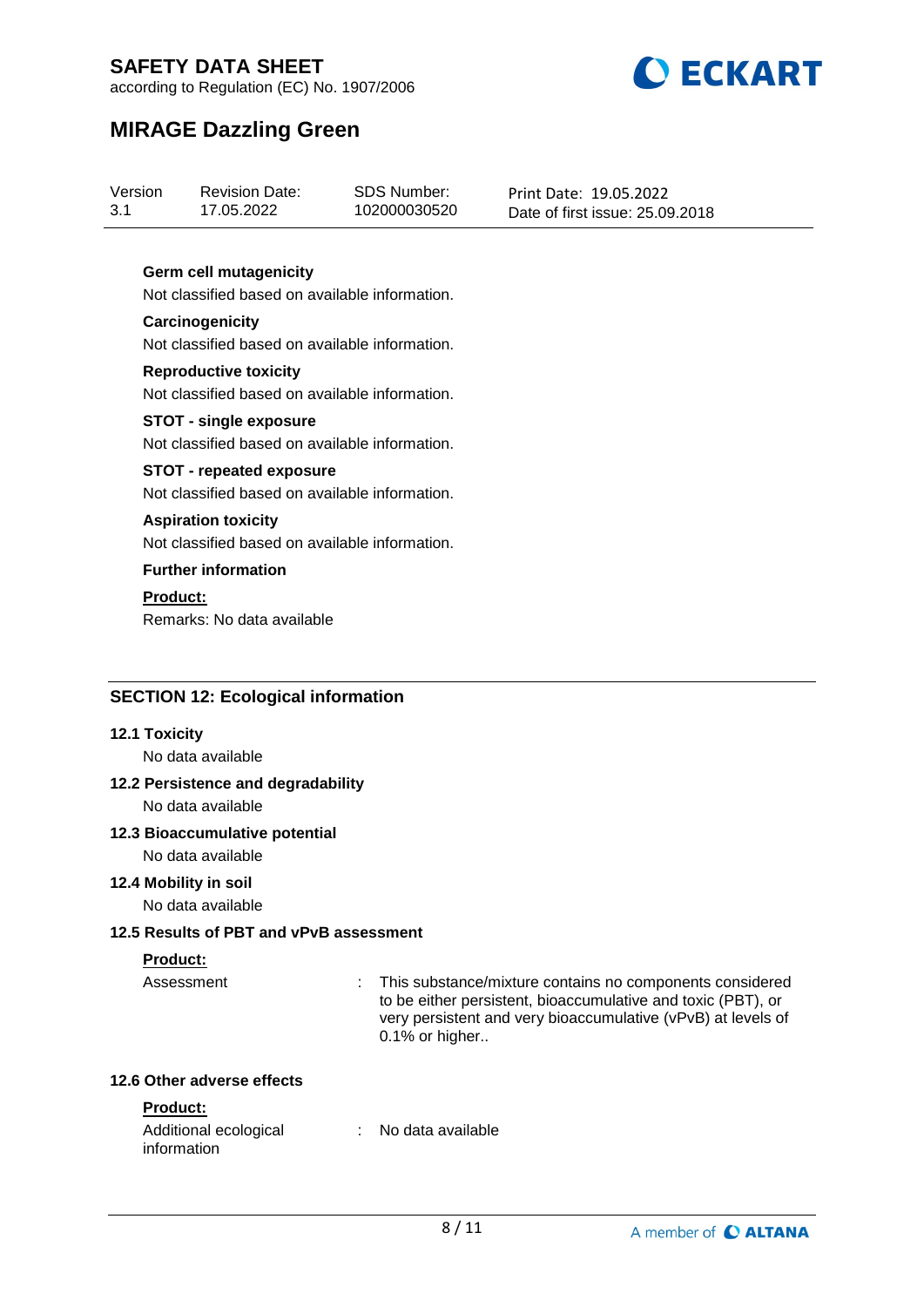

according to Regulation (EC) No. 1907/2006

# **MIRAGE Dazzling Green**

| Version | <b>Revision Date:</b> | SDS Number:  | Print Date: 19.05.2022          |
|---------|-----------------------|--------------|---------------------------------|
| 3.1     | 17.05.2022            | 102000030520 | Date of first issue: 25.09.2018 |

### **SECTION 13: Disposal considerations**

#### **13.1 Waste treatment methods**

Contaminated packaging : Empty containers should be taken to an approved waste handling site for recycling or disposal.

#### **SECTION 14: Transport information**

#### **14.1 UN number**

Not regulated as a dangerous good

#### **14.2 UN proper shipping name**

Not regulated as a dangerous good

#### **14.3 Transport hazard class(es)**

Not regulated as a dangerous good

#### **14.4 Packing group**

Not regulated as a dangerous good

#### **14.5 Environmental hazards**

Not regulated as a dangerous good

#### **14.6 Special precautions for user**

Remarks : Not classified as dangerous in the meaning of transport

- regulations.
- **14.7 Transport in bulk according to Annex II of Marpol and the IBC Code**

Not applicable for product as supplied.

#### **SECTION 15: Regulatory information**

#### **15.1 Safety, health and environmental regulations/legislation specific for the substance or mixture**

| REACH - Candidate List of Substances of Very High<br>Concern for Authorisation (Article 59). | Not applicable |
|----------------------------------------------------------------------------------------------|----------------|
| Regulation (EC) No 1005/2009 on substances that<br>deplete the ozone layer                   | Not applicable |
| Regulation (EU) 2019/1021 on persistent organic<br>pollutants (recast)                       | Not applicable |
| UK REACH List of substances subject to authorisation<br>(Annex XIV)                          | Not applicable |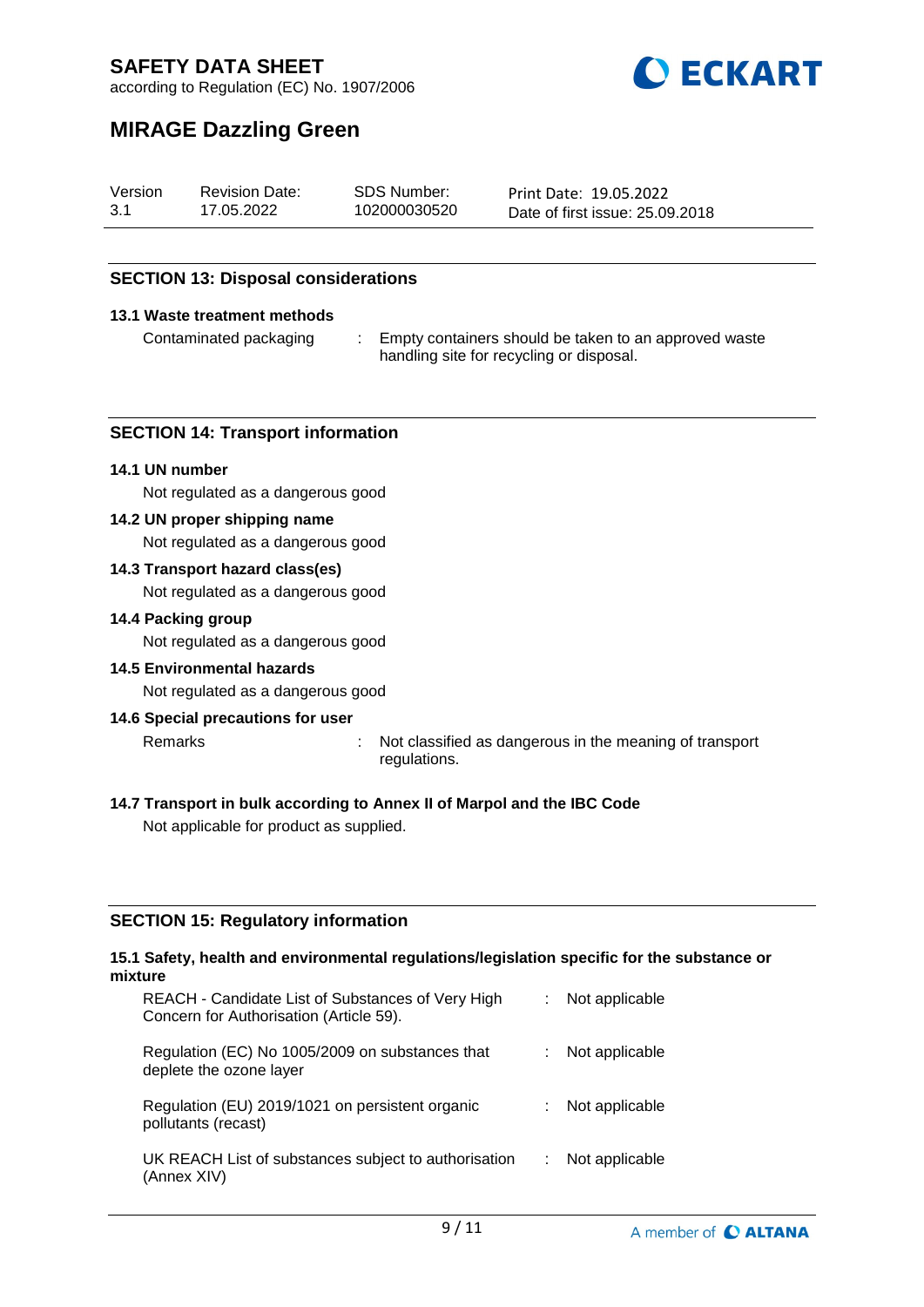



# **MIRAGE Dazzling Green**

| Version | <b>Revision Date:</b> | <b>SDS Number:</b> | Print Date: 19.05.2022          |  |
|---------|-----------------------|--------------------|---------------------------------|--|
| 3.1     | 17.05.2022            | 102000030520       | Date of first issue: 25.09.2018 |  |

REACH - Restrictions on the manufacture, placing on the market and use of certain dangerous substances, preparations and articles (Annex XVII)

: Not applicable

#### **15.2 Chemical safety assessment**

### **SECTION 16: Other information**

#### **Full text of other abbreviations**

| GB EH40       | : UK. EH40 WEL - Workplace Exposure Limits               |
|---------------|----------------------------------------------------------|
| GB EH40 / TWA | : Long-term exposure limit (8-hour TWA reference period) |

ADN - European Agreement concerning the International Carriage of Dangerous Goods by Inland Waterways; ADR - European Agreement concerning the International Carriage of Dangerous Goods by Road; AIIC - Australian Inventory of Industrial Chemicals; ASTM - American Society for the Testing of Materials; bw - Body weight; CLP - Classification Labelling Packaging Regulation; Regulation (EC) No 1272/2008; CMR - Carcinogen, Mutagen or Reproductive Toxicant; DIN - Standard of the German Institute for Standardisation; DSL - Domestic Substances List (Canada); ECHA - European Chemicals Agency; EC-Number - European Community number; ECx Concentration associated with x% response; ELx - Loading rate associated with x% response; EmS - Emergency Schedule; ENCS - Existing and New Chemical Substances (Japan); ErCx - Concentration associated with x% growth rate response; GHS - Globally Harmonized System; GLP - Good Laboratory Practice; IARC - International Agency for Research on Cancer; IATA - International Air Transport Association; IBC - International Code for the Construction and Equipment of Ships carrying Dangerous Chemicals in Bulk; IC50 - Half maximal inhibitory concentration; ICAO - International Civil Aviation Organization; IECSC - Inventory of Existing Chemical Substances in China; IMDG - International Maritime Dangerous Goods; IMO - International Maritime Organization; ISHL - Industrial Safety and Health Law (Japan); ISO - International Organisation for Standardization; KECI - Korea Existing Chemicals Inventory; LC50 - Lethal Concentration to 50 % of a test population; LD50 - Lethal Dose to 50% of a test population (Median Lethal Dose); MARPOL - International Convention for the Prevention of Pollution from Ships; n.o.s. - Not Otherwise Specified; NO(A)EC - No Observed (Adverse) Effect Concentration; NO(A)EL - No Observed (Adverse) Effect Level; NOELR - No Observable Effect Loading Rate; NZIoC - New Zealand Inventory of Chemicals; OECD - Organization for Economic Co-operation and Development; OPPTS - Office of Chemical Safety and Pollution Prevention; PBT - Persistent, Bioaccumulative and Toxic substance: PICCS - Philippines Inventory of Chemicals and Chemical Substances; (Q)SAR - (Quantitative) Structure Activity Relationship; REACH - Regulation (EC) No 1907/2006 of the European Parliament and of the Council concerning the Registration, Evaluation, Authorisation and Restriction of Chemicals; RID - Regulations concerning the International Carriage of Dangerous Goods by Rail; SADT - Self-Accelerating Decomposition Temperature; SDS - Safety Data Sheet; SVHC - Substance of Very High Concern; TCSI - Taiwan Chemical Substance Inventory; TECI - Thailand Existing Chemicals Inventory; TRGS - Technical Rule for Hazardous Substances; TSCA - Toxic Substances Control Act (United States); UN - United Nations; vPvB - Very Persistent and Very Bioaccumulative

#### **Further information**

The information provided in this Safety Data Sheet is correct to the best of our knowledge, information and belief at the date of its publication. The information given is designed only as a guidance for safe handling, use, processing, storage, transportation, disposal and release and is not to be considered a warranty or quality specification. The information relates only to the